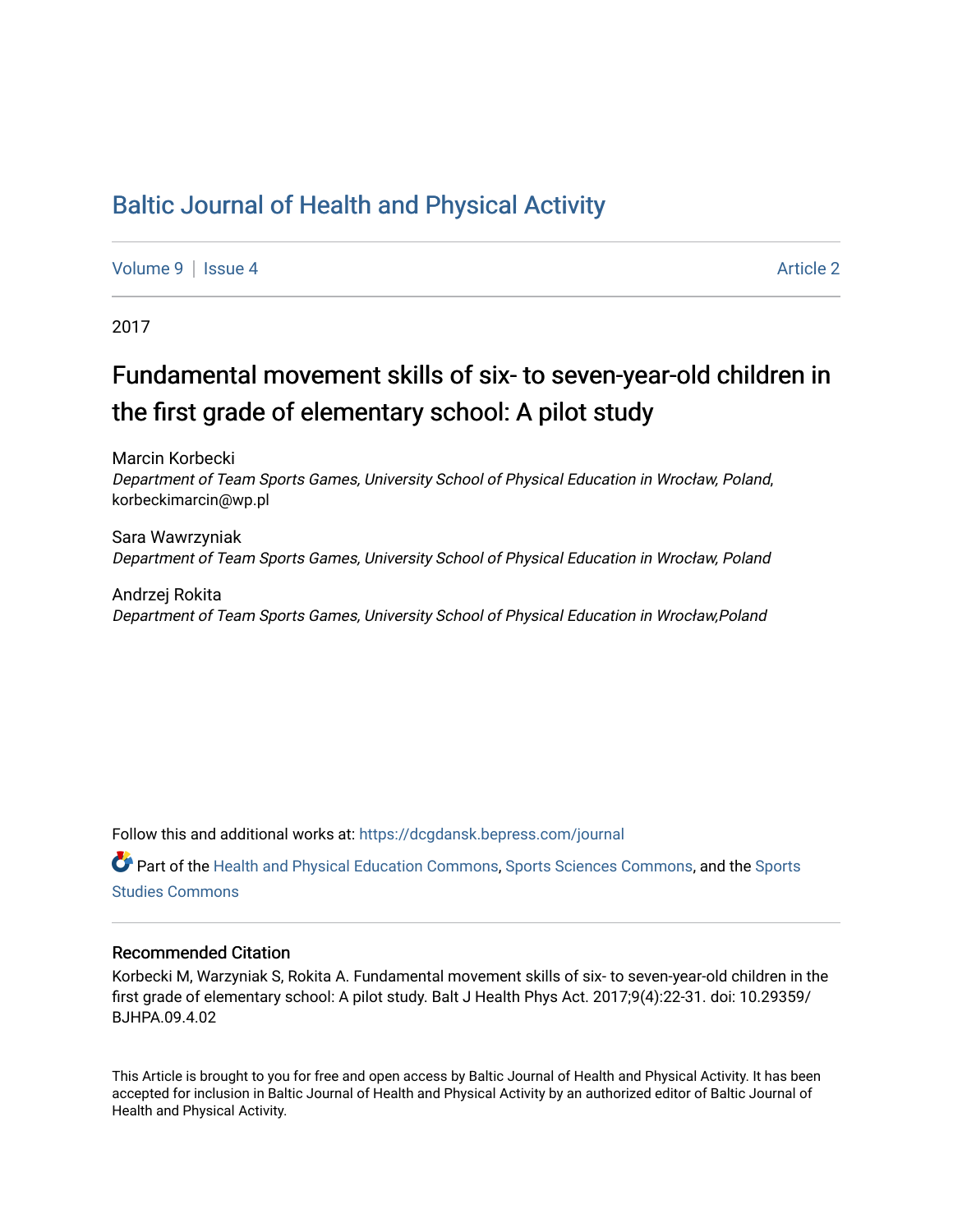**Authors' Contribution:**

- **A** Study Design
- **B** Data Collection
- **C** Statistical Analysis
- **D** Data Interpretation **E** Manuscript Preparation
- **F** Literature Search
- **G** Funds Collection

# **Fundamental movement skills of six- to seven-year-old children in the first grade of elementary school: A pilot study**

#### **Marcin Korbecki ABCDEF, Sara Wawrzyniak ADEF, Andrzej Rokita AEFG**

Department of Team Sports Games, University School of Physical Education in Wrocław, Poland

| abstract                |                                                                                                                                                                                                                                                                                                                                  |
|-------------------------|----------------------------------------------------------------------------------------------------------------------------------------------------------------------------------------------------------------------------------------------------------------------------------------------------------------------------------|
| <b>Background</b>       | The aim of the study was to determine fundamental movement skills of elementary school<br>first-graders and to seek whether fundamental movement skills correlate with the pupils'<br>age and gender.                                                                                                                            |
| <b>Material/Methods</b> | The study involved students in the first grade of elementary school in Krosno. The study was<br>conducted at the beginning of the 2015/2016 school year. A total of 98 pupils (43 girls and<br>55 boys) aged six and seven were tested, using the Test of Gross Motor Development-2nd<br>Edition.                                |
| <b>Results</b>          | The study showed that the results of fundamental movement skills depend on the children's<br>age and gender. Older girls achieved better results in locomotor and object control skills<br>than six-year-old girls. The analysis revealed that boys achieved better scores than girls in<br>the object control skills subtest.   |
| <b>Conclusions</b>      | The findings of this study demonstrated that the results can serve as an argument in the<br>debate on the validity of reducing the school age in Poland. Understanding the importance<br>of fundamental movement skills and awareness of irregularities in motor skills may help to<br>prevent children's later school problems. |
| Key words               | fundamental movement skills, locomotor skills, object-control skills, children, elementary<br>school                                                                                                                                                                                                                             |

| article details              |                                                                                                                                                                                                                                                                                                                                                                                                                                                                                                                                                                                                                                                                                                                                                                                                                                                               |  |  |  |  |  |  |  |
|------------------------------|---------------------------------------------------------------------------------------------------------------------------------------------------------------------------------------------------------------------------------------------------------------------------------------------------------------------------------------------------------------------------------------------------------------------------------------------------------------------------------------------------------------------------------------------------------------------------------------------------------------------------------------------------------------------------------------------------------------------------------------------------------------------------------------------------------------------------------------------------------------|--|--|--|--|--|--|--|
| <b>Article statistics</b>    | Word count: 2,676; Tables: 4; Figures: 4; References: 44                                                                                                                                                                                                                                                                                                                                                                                                                                                                                                                                                                                                                                                                                                                                                                                                      |  |  |  |  |  |  |  |
|                              | Received: October 2016; Accepted: September 2017; Published: December 2017                                                                                                                                                                                                                                                                                                                                                                                                                                                                                                                                                                                                                                                                                                                                                                                    |  |  |  |  |  |  |  |
| <b>Full-text PDF:</b>        | http://www.balticsportscience.com                                                                                                                                                                                                                                                                                                                                                                                                                                                                                                                                                                                                                                                                                                                                                                                                                             |  |  |  |  |  |  |  |
| Copyright                    | © Gdansk University of Physical Education and Sport, Poland                                                                                                                                                                                                                                                                                                                                                                                                                                                                                                                                                                                                                                                                                                                                                                                                   |  |  |  |  |  |  |  |
| Indexation:                  | Celdes, Clarivate Analytics Emerging Sources Citation Index (ESCI), CNKI Scholar (China National Knowledge<br>Infrastructure), CNPIEC, De Gruyter - IBR (International Bibliography of Reviews of Scholarly Literature in<br>the Humanities and Social Sciences), De Gruyter - IBZ (International Bibliography of Periodical Literature in<br>the Humanities and Social Sciences), DOAJ, EBSCO - Central & Eastern European Academic Source, EBSCO -<br>SPORTDiscus, EBSCO Discovery Service, Google Scholar, Index Copernicus, J-Gate, Naviga (Softweco, Primo<br>Central (ExLibris), ProQuest - Family Health, ProQuest - Health & Medical Complete, ProQuest - Illustrata: Health<br>Sciences, ProQuest - Nursing & Allied Health Source, Summon (Serials Solutions/ProQuest, TDOne (TDNet),<br>Ulrich's Periodicals Directory/ulrichsweb, WorldCat (OCLC) |  |  |  |  |  |  |  |
| <b>Funding:</b>              | This research received no specific grant from any funding agency in the public, commercial, or not-for-profit<br>sectors.                                                                                                                                                                                                                                                                                                                                                                                                                                                                                                                                                                                                                                                                                                                                     |  |  |  |  |  |  |  |
| <b>Conflict of interest:</b> | Authors have declared that no competing interest exists.                                                                                                                                                                                                                                                                                                                                                                                                                                                                                                                                                                                                                                                                                                                                                                                                      |  |  |  |  |  |  |  |
| <b>Corresponding author:</b> | Marcin Korbecki; University School of Physical Education, Department of Team Sports Games; A. Mickiewicz Street<br>58, 51-684 Wrocław, Poland; phone: +48696830398; fax: +48 71 347 35 62; e-mail: korbeckimarcin@wp.pl                                                                                                                                                                                                                                                                                                                                                                                                                                                                                                                                                                                                                                       |  |  |  |  |  |  |  |
| <b>Open Access License:</b>  | This is an open access article distributed under the terms of the Creative Commons Attribution-Non-commercial<br>4.0 International (http://creativecommons.org/licenses/by-nc/4.0/), which permits use, distribution, and<br>reproduction in any medium, provided the original work is properly cited, the use is non-commercial and is<br>otherwise in compliance with the license.                                                                                                                                                                                                                                                                                                                                                                                                                                                                          |  |  |  |  |  |  |  |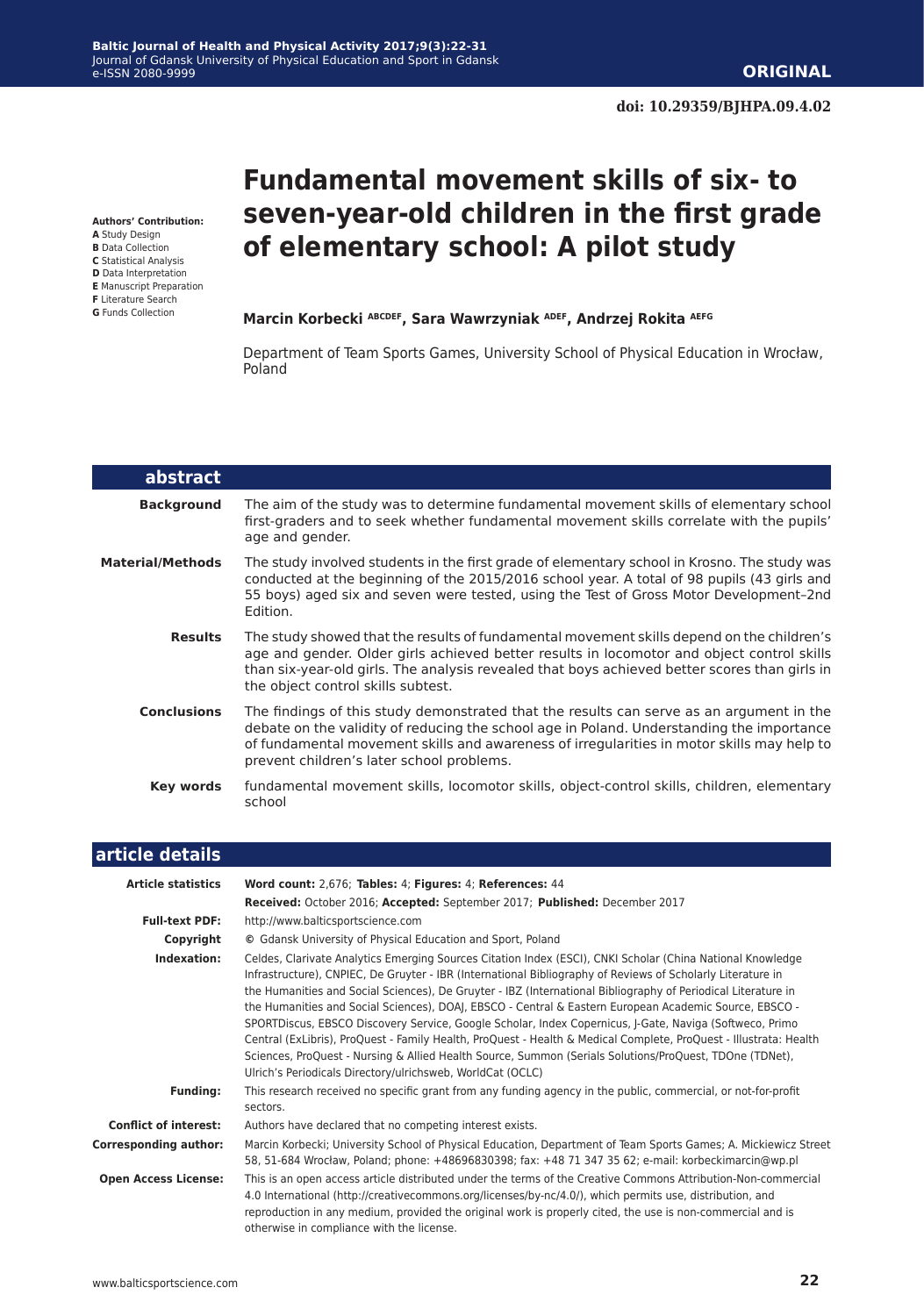## **introduction**

The beginning of learning in the first grade of elementary school is one of the most important moments in a child's development. In recent years, in Poland there has been a public debate on reducing children's school age. The validity of a mandatory introduction of a reduced school age has caused great controversy among its advocates and sceptics alike. School maturity is a significant argument in the discussions if a six-year-old child is well prepared to attend school. A certain degree of mental, emotional, social and physical development is prerequisite for participating in school life and grasping the curriculum content [1].

The purpose of early childhood education is to support the child in his/her intellectual, emotional, social, ethical, physical and aesthetic development [2]. According to Pawłucki [3], achieving motoric maturity at the start of school education positively affects pupils' learning achievements. As shown previously [4–10], an adequate level of motor development is important for proper cognitive development (in writing, reading and mathematics). Research confirms the relevance and importance of proper motor development for the child's education at an early-school age.

Motor skills are one of the foundations of human behaviour [11, 12]. They represent potential conditioning, readiness or disposition for effective performance of a specific type of motor task. Motor skills are generally divided into two groups: the fundamental and the special ones [13, 14]. Gross motor skills and fundamental movement skills (FMS) are referred to as motor skills, which activate large muscle groups of the trunk, upper limbs and lower limbs [15]. The FMS are associated with the basic forms of natural movements, which are the basis for more complex and specialized movement skills. The FMS can be divided into three categories: locomotion, stability and object control (manipulation) [7, 16, 17].

In the first grade of school, a child is in the period of younger school age, at which children are more effectively in motor learning [7]. One of the elements of proper physical development of the child is learning FMS, which help a child learn new skills and develop independence to deal with the surrounding environment [11, 12, 18, 19, 20]. Fundamental movement skills play an important role in proper health and social development as well as in participation in sport and physical activity throughout one's life [6, 16, 21, 22, 23, 24].

Therefore, it is important to determine motor skills, because their evaluation may help in the early identification of learning difficulties and disorders that can affect the proper and holistic development of the child [6, 25].

In view of the above, the aim of the study was to determine fundamental movement skills of first-graders attending elementary school. In addition, the study aimed at seeking whether fundamental movement skills correlate with the pupils' age and gender.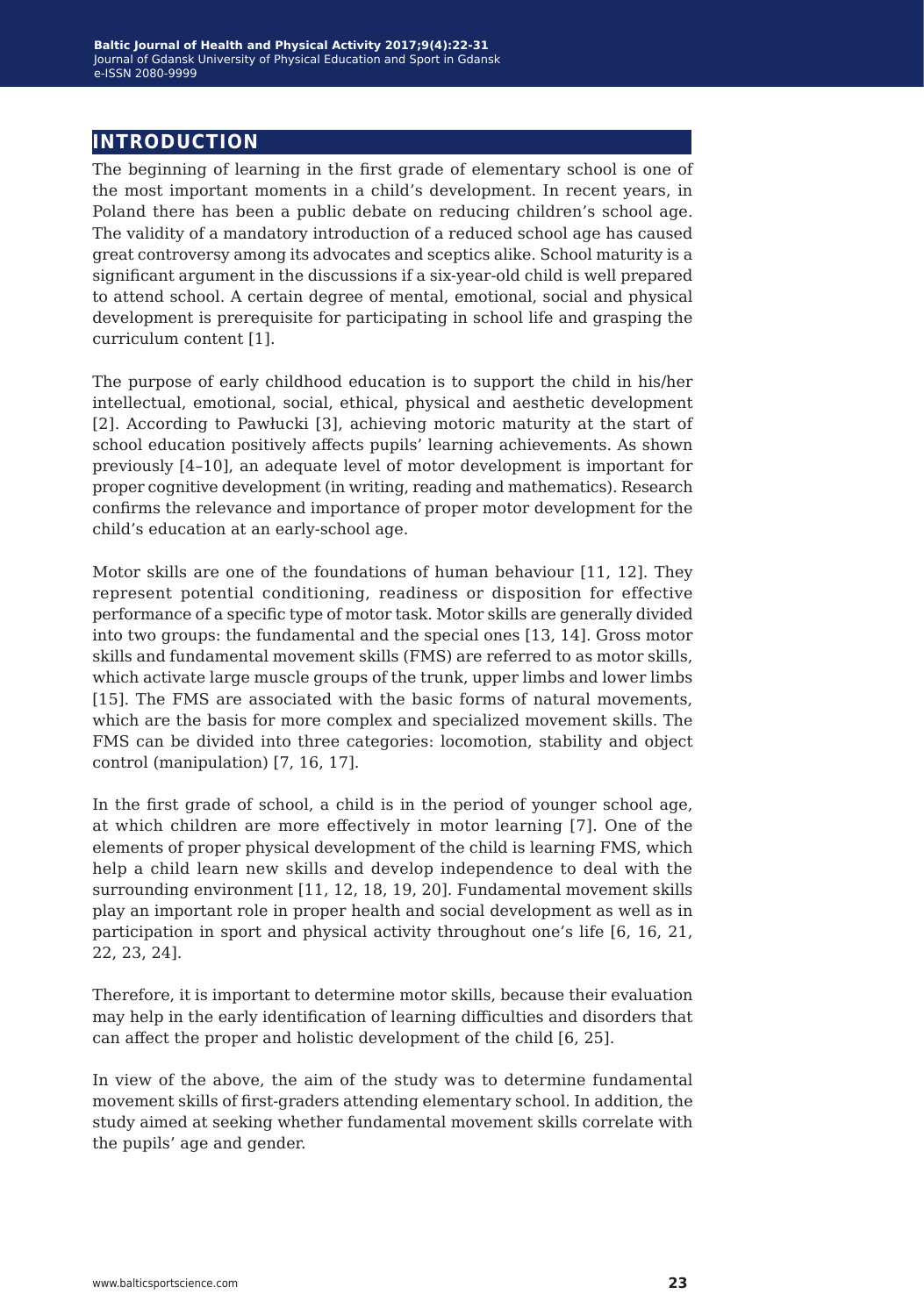The following research questions were formulated:

- 1. What is the level of fundamental movement skills of first-graders aged six and seven years attending elementary school?
- 2. Does the age and gender of these first-graders determine their level of fundamental movement skills?

## **material and methods**

#### **participants**

The study sample consisted of first-graders of the elementary school in Krosno (the Podkarpackie Province, Poland). The study involved 64 pupils aged six years (29 girls and 35 boys) and 34 pupils aged seven (14 girls and 20 boys). The study was approved by the institutional Ethics Committee, and an informed written consent was obtained from the school's headmaster and children's parents/guardians. The study used observation and direct measurement techniques.

#### **instruments**

In order to determine fundamental movement skills, a Test of Gross Motor Development – Second Edition (TGMD-2) [35] was used. The equipment used for the test is part of the facilities of the certified Ball Games Research Laboratory of the Team Sports Department at the University of Physical Education in Wroclaw, which has been certified with the Quality Management System (PN-EN ISO 9001: 2009). The Test of Gross Motor Development (TGMD) –Second Edition is a qualitative measure for assessing fundamental movement skills. The test is divided into two subtests: locomotor skills (run, gallop, hop, leap, jump and slide) and object control (strike, dribble, catch, kick, throw and roll). Each skill is evaluated based on three to five performance criteria. Each subtest includes 24 performance criteria. The participant has to perform the task twice. For each trial a score of1 is given, if the criterion is performed correctly, and 0, if performed incorrectly. The highest total raw score for both subscales is 48. The higher the total score, the better the performance. The raw scores can be converted into standardized scores per age [26].

#### **procedures**

The tests were carried out at the beginning of the 2015/2016 school year (in September). Prior to data collection, the performance criteria have been translated into Polish. The TGMD-2 testing was conducted by a research team consisting of one supervisor and three testers (doctoral students of the University School of Physical Education). The testers graduated from Physical Education studies and were familiar with motor learning and motor development. Prior to proper measuring, the testers were specially trained in the TGMD-2 procedures, scoring and data recording.

The tests were conducted during school hours at Physical Education class in a large school sports gym. The tests were performed in two subscales: locomotor and object control skills. Participants completed the test in the same order. All children completed locomotor skills and then object control skills trials. After a warm-up, the testers provided verbal instructions and demonstrated each trial to participants. After the demonstration, each child was given a practice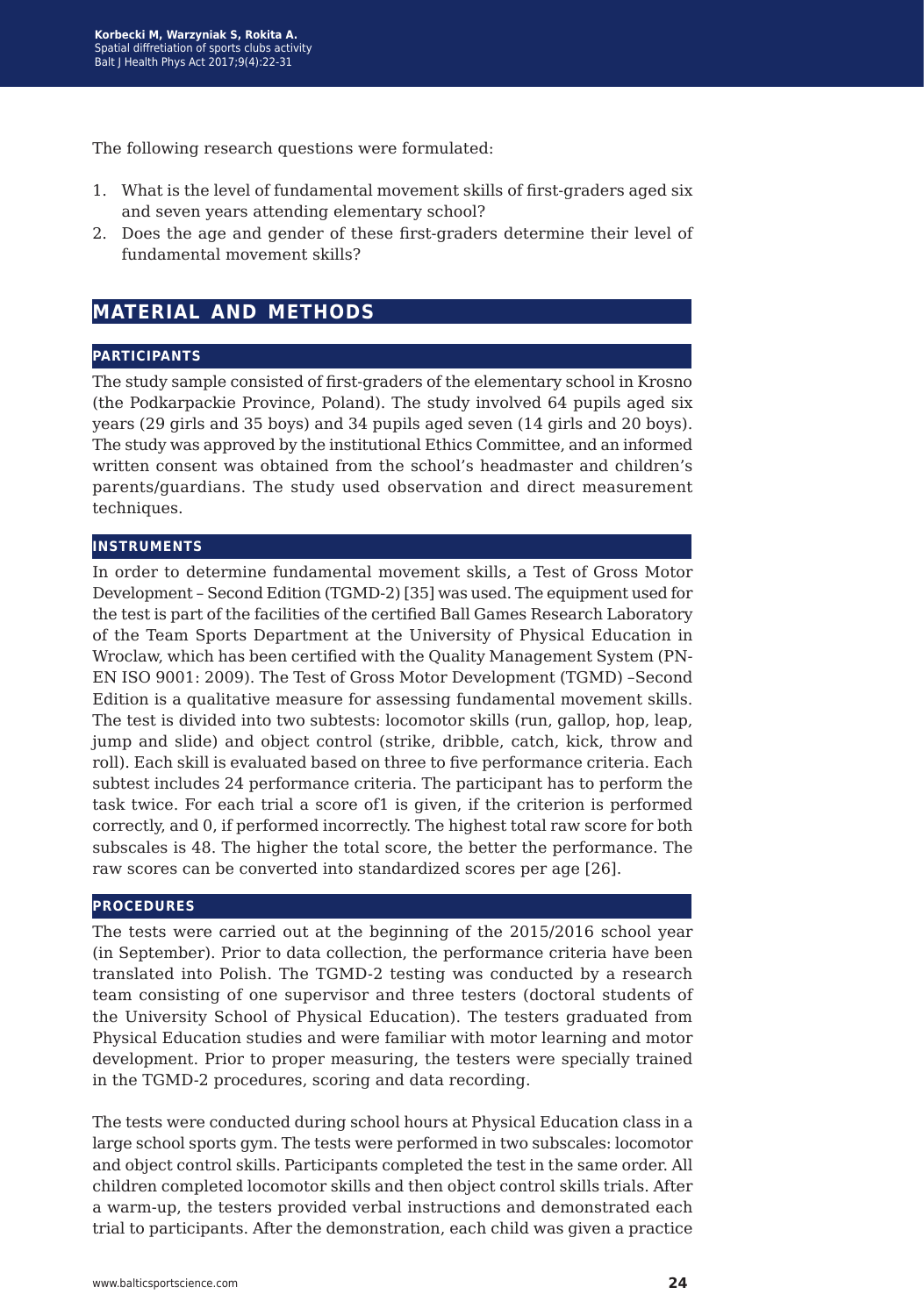trial. Then participants performed two test trials one after another. All testers observed and scored all participants' performance to assure measurement consistency. Testers scored each performance criteria for each trial on the spot.

Statistica 10.0 software was used for analysis, with basic calculations and Pearson's correlation. Due to the normal distribution in the group, the ANOVA variance analysis was carried out. A two-factor analysis of variance (2 x 2) model was used to perform statistical analysis. Post hoc Duncan's test was applied to confirm the significant differences between the groups. The statistical significance was set at  $p \le 0.05$ . In this study, raw TGMD-2 scores were used, because the normative data collected from children in the USA may not be valid for Polish children.

#### **results**

Table 1 shows the results of TGMD-2 locomotor and object control skills depending on children's age and gender.

|                | 6-YEAR-OLDS      |                  |                                    | 7-YEAR-OLDS      |                 |                  |  |  |
|----------------|------------------|------------------|------------------------------------|------------------|-----------------|------------------|--|--|
|                | <b>TOTAL</b>     | Girls            | Boys                               | <b>TOTAL</b>     | Girls           | Boys             |  |  |
| Locomotor      | $31.53 \pm 5.85$ | $30.14 \pm 5.93$ | $32.69 + 5.61$                     | $33.41 \pm 6.00$ | $34.07 + 5.88$  | $32.95 \pm 6.19$ |  |  |
| Run            | $5.68 \pm 1.75$  | $5.42 \pm 1.59$  | $5.89 \pm 1.87$                    | $6.07 \pm 1.93$  | $6.42 \pm 1.98$ | $5.83 \pm 1.92$  |  |  |
| Gallop         | $5.50 \pm 1.29$  | $5.32 \pm 1.05$  | $5.65 \pm 1.46$                    | $5.50 \pm 1.14$  | $5.58 \pm 1.17$ | $5.44 \pm 1.15$  |  |  |
| Hop            | $6.10 \pm 2.21$  | $6.39 \pm 2.12$  | $6.03 \pm 2.50$<br>$5.86 \pm 2.29$ |                  | $6.42 \pm 2.75$ | $5.78 \pm 2.37$  |  |  |
| Leap           | $4.15 \pm 1.52$  | $3.52 \pm 1.50$  | $4.68 \pm 1.33$                    | $4.43 \pm 1.38$  | $4.25 \pm 1.14$ | $4.56 \pm 1.54$  |  |  |
| Jump           | $4.82 \pm 2.10$  | $4.35 \pm 2.40$  | $5.21 \pm 1.75$                    | $5.53 \pm 1.87$  | $6.08 \pm 1.44$ | $5.17 \pm 2.07$  |  |  |
| Slide          | $5.44 \pm 1.36$  | $5.39 \pm 1.48$  | $5.49 \pm 1.28$                    | $5.40 \pm 1.57$  | $5.33 \pm 1.56$ | $5.44 \pm 1.62$  |  |  |
| Object control | $27.22 \pm 6.95$ | $23.21 \pm 5.47$ | $30.54 \pm 6.30$                   | $31.24 \pm 5.20$ | $29.07 + 4.39$  | $32.75 \pm 5.28$ |  |  |
| Strike         | $5.63 \pm 2.27$  | $4.45 \pm 1.77$  | $6.62 \pm 2.18$                    | $5.80 \pm 1.86$  | $5.33 \pm 2.27$ | $6.11 \pm 1.53$  |  |  |
| Dribble        | $3.01 \pm 2.06$  | $2.61 \pm 1.73$  | $3.35 + 2.26$                      | $4.20 \pm 2.28$  | $5.00 \pm 2.09$ | $3.67 + 2.30$    |  |  |
| Catch          | $4.28 \pm 1.47$  | $4.32 \pm 1.56$  | $4.24 \pm 1.42$                    | $4.80 \pm 1.16$  | $5.17 \pm 0.83$ | $4.56 \pm 1.29$  |  |  |
| Kick           | $5.57 \pm 1.71$  | $4.84 \pm 1.63$  | $6.19 \pm 1.54$                    | $5.90 \pm 1.45$  | $5.00 \pm 1.04$ | $6.50 \pm 1.38$  |  |  |
| Throw          | $4.16 \pm 2.13$  | $2.68 \pm 1.38$  | $5.41 \pm 1.85$                    | $4.90 \pm 2.09$  | $3.75 \pm 1.82$ | $5.67 \pm 1.94$  |  |  |
| Roll           | $4.82 \pm 1.73$  | $4.42 \pm 1.75$  | $5.16 \pm 1.66$                    | $5.70 \pm 1.56$  | $5.42 \pm 1.68$ | $5.89 \pm 1.49$  |  |  |

Table 1. TGMD-2 locomotor and object control scores by gender and age group

#### **locomotor skills outcomes**

The ANOVA showed non significant main effects of age  $(F(1,90) = 1.37)$ ,  $p = .25$ ) and gender  $F(1,90) = 0.64$ ,  $p = .08$ ). The post hoc analysis of locomotor skills x age group revealed no significant differences between children. The analysis of age x gender interaction showed significant differences between the groups: seven-year-old girls achieved significantly better results than younger girls (*p* = .05) (Fig. 1, Table 1).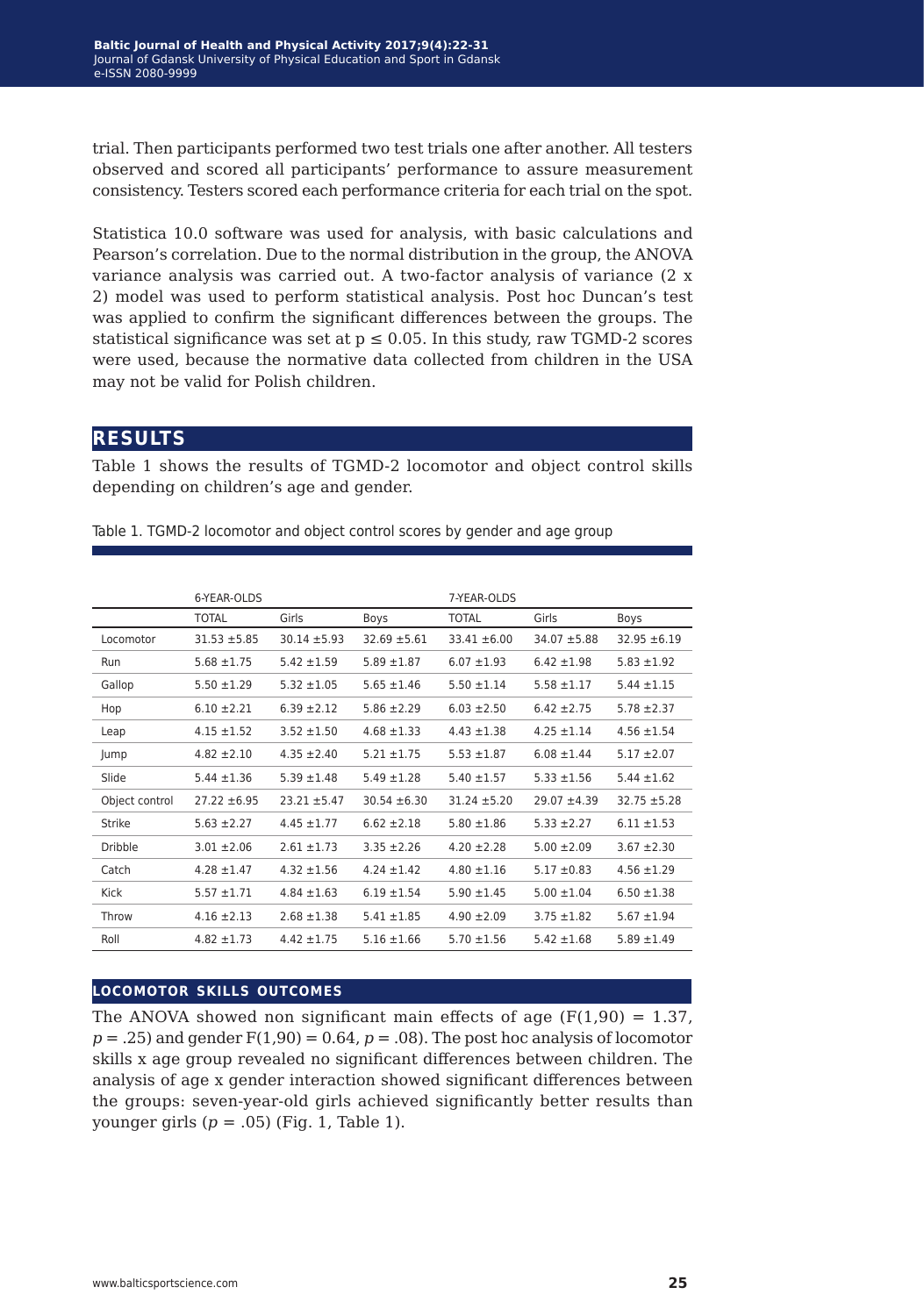

#### Fig. 1. Total locomotor skills scores by age and gender

The analysis of variance for each of the six trials for locomotor skills revealed certain significant differences within groups. In the leap trial, six-year-old boys achieved significantly better scores than six-year-old girls (*p* = .02). Significant differences in the jump trial were also noted: seven-year-old girls achieved significantly better scores than the six-year-old girls (*p* = .03) (Fig. 2, Table 1–2).







#### Table 2. Relationships between the TGMD-2 locomotor skills by age and gender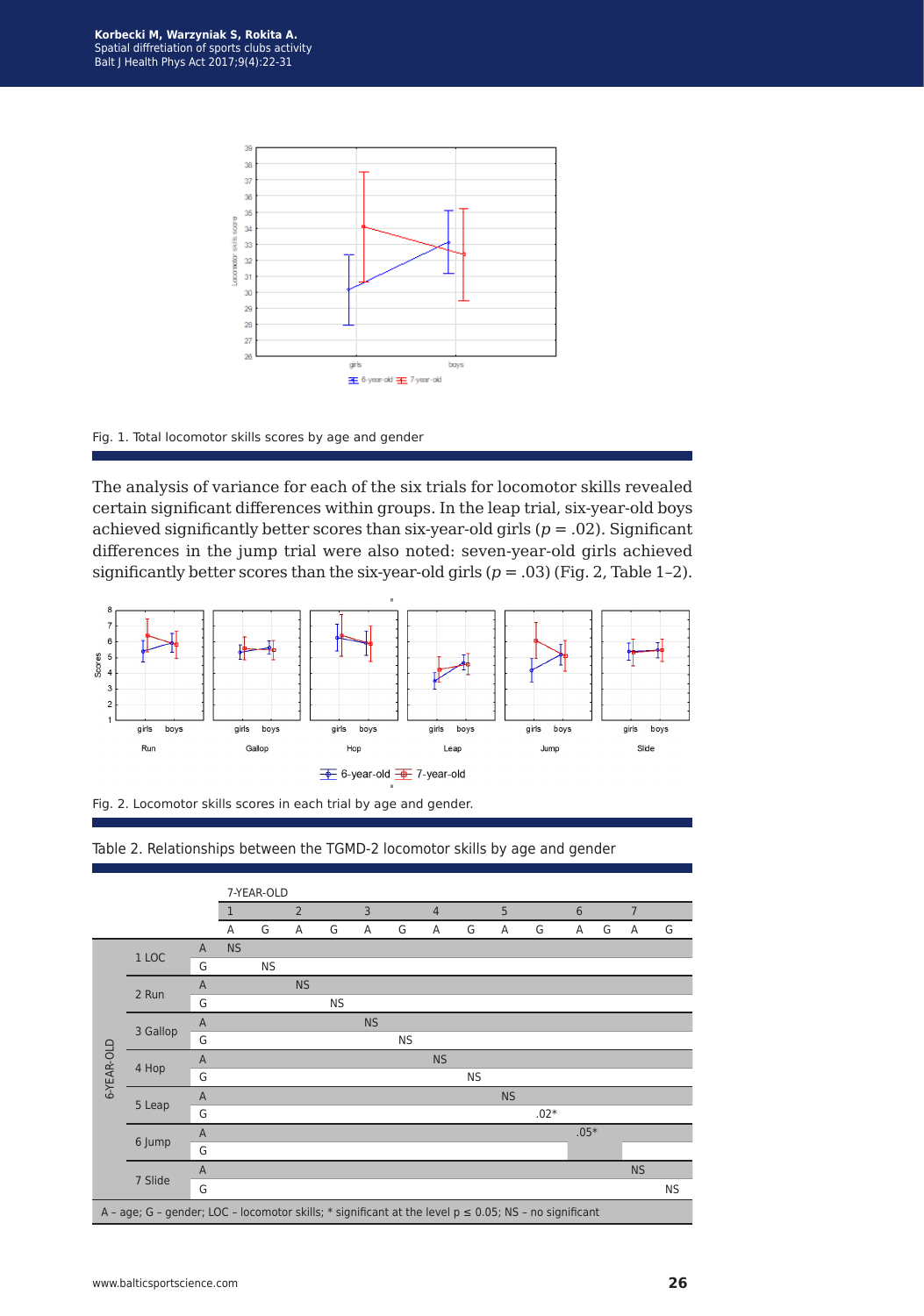#### **object control skills outcomes**

The ANOVA for object control skills revealed significant differences in gender  $(F(1,90) = 9.69, p = .00)$ . The boys had significantly better results than girls  $(F(1,90) = 16.46, p = .00)$ , both in the group of six-year-olds  $(p = .00)$ , and the seven-year-olds  $(p = .04)$ . The post hoc analysis of age x gender interaction revealed significant differences in girls. The older girls had significantly better results than the six-year-old girls  $(p = .00)$  (Fig. 3, Table 1).



Fig. 3. Total object control skills scores by age and gender

The analysis for each of the six trials showed significant differences between groups in age and gender. The post hoc analysis revealed significant differences between six- and seven-year-old children. Seven-year-old pupils had better results than younger pupils in dribble  $(p = .04)$  and roll  $(p = .03)$ . The analysis also revealed significant differences between gender. Boys scored significantly better results than girls in strike  $(p = .00)$ , kick  $(p = .00)$  and throw  $(p = .00)$ . However, in dribble girls achieved better scores than boys  $(p = .00)$  (Fig. 4, Table 1, 3).



Fig. 4. Object control skills scores in each trial by age and gender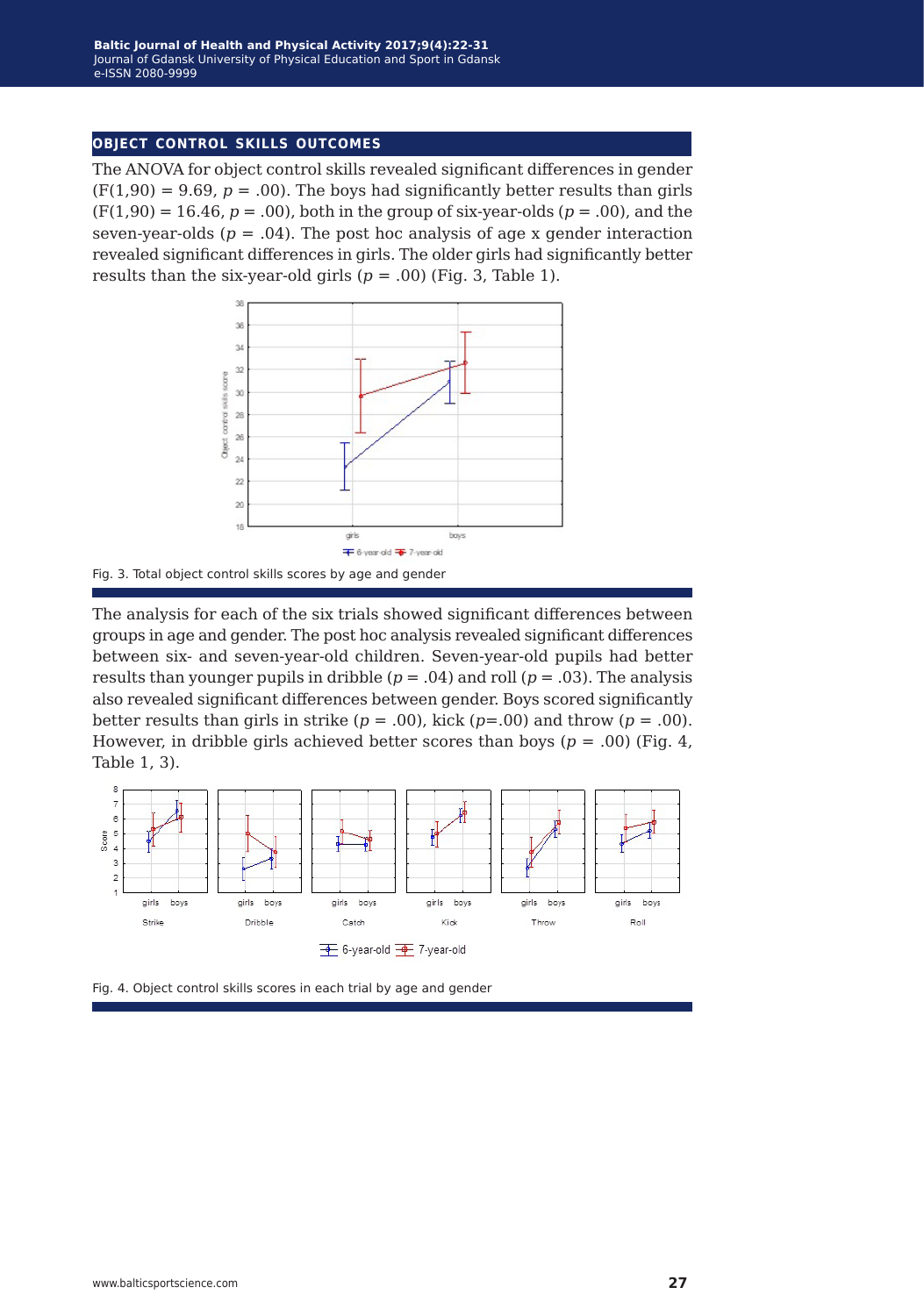



Relationship between fundamental movement skills and age and gender in first-grade children

Table 2 presents correlations between the results of the TGMD-2 and the pupils' age and gender. In the locomotor skills a significant correlation was observed only between gender and leap skill. In object control skills, significant correlations were found between the object control and children's age and gender. In the object control subscale, significant correlations between pupils' age and dribble and roll skills, and their gender and leap, strike, kick, throw and roll skills were also noted (Table 4).

Table 4. Correlations between TGMD-2 locomotor and object-control scores, age and gender

|                                                                                    | Locomotor | Run    | Gallop | Hop    | Leap         | Jump | Slide          | Object control | Strike  | Dribble | Catch            | Kick    | Throw   | Roll    |
|------------------------------------------------------------------------------------|-----------|--------|--------|--------|--------------|------|----------------|----------------|---------|---------|------------------|---------|---------|---------|
| Gender                                                                             | $-.11$    | $-.05$ | $-.08$ |        | $.12 - .31*$ |      | $-0.09 - 0.03$ | $-.47**$       | $-41**$ | $-.04$  | .08 <sub>0</sub> | $-43**$ | $-59**$ | $-.20*$ |
| Age                                                                                | .09       | .10    | $-.00$ | $-.01$ | .09          | .16  | $-.01$         | $.27**$        | .04     | $.25*$  | .17              | .09     | .16     | $.24*$  |
| * significant at the level $p \le 0.05$ ; ** significant at the level $p \le 0.01$ |           |        |        |        |              |      |                |                |         |         |                  |         |         |         |

### **discussion**

The aim of the study was to determine the fundamental movement skills of elementary school first-graders and to seek correlations between FMS and children's age and gender. The study showed that age and gender do not determine children's locomotor skills. However, significant differences were observed between pupils' age and gender in object control skills. The results indicate better scores by older pupils, which confirms numerous studies [8, 26, 27, 28]. This study has also confirmed the results of previous research that motor skills depend on gender. Boys achieved better results than girls in the object control skills subscale [29–34].

The TGMD-2 is an objective and normalized tool which is widespread in extensive research conducted in preschool and early childhood education [26–40]. Similarly to other researchers [26, 27, 28, 39], we also analysed the raw scores of the TGMD-2 locomotor and object control skills subscales. The current results were compared to the studies carried out by other researchers around the world. We noted that American pupils achieved better results than those in our study in both subtests [26], whereas Brazilian pupils obtained lower results [39]. In studies by Farrokhi et al. [27], in the locomotor skills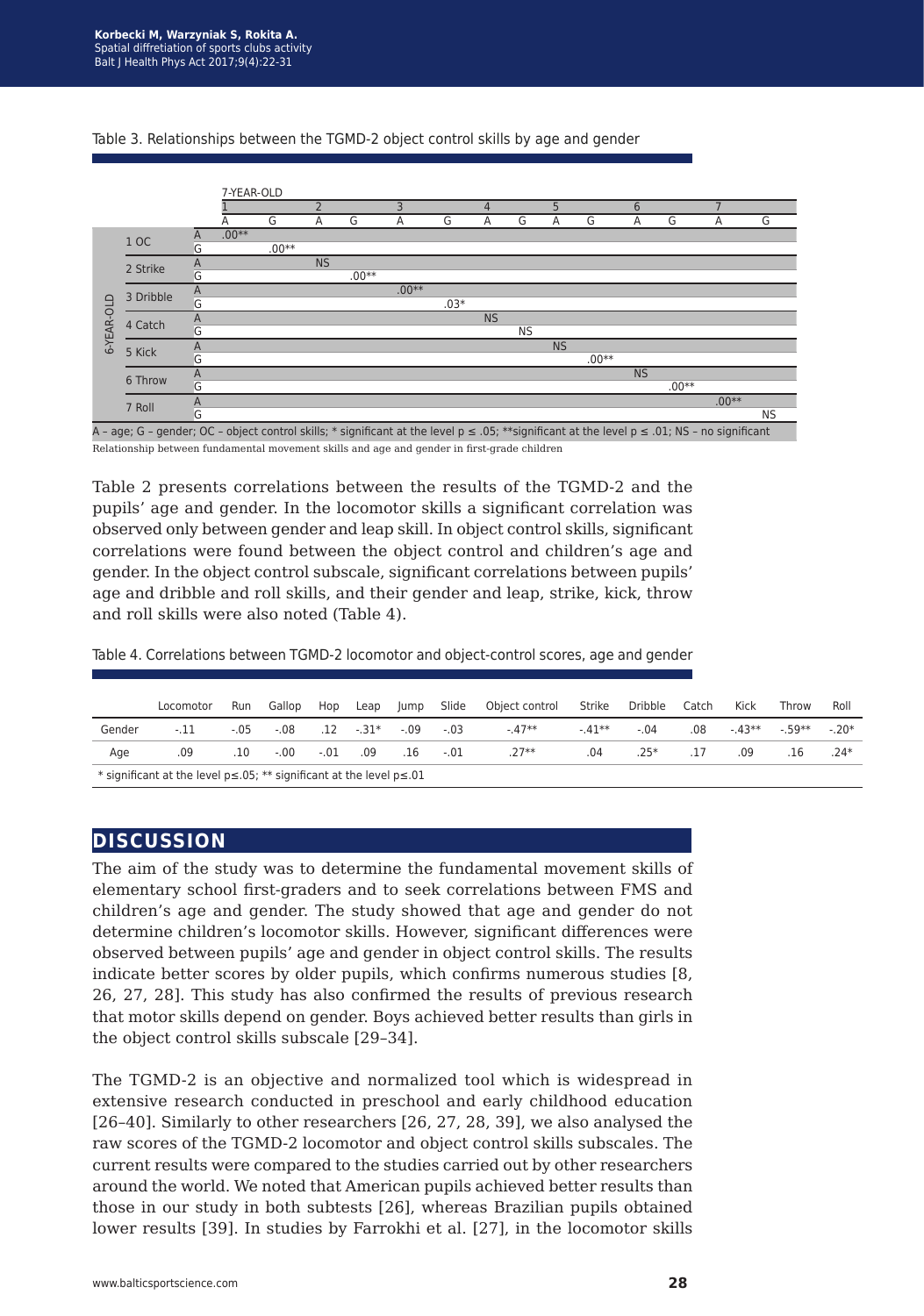subtest, similar results were obtained, and in the object control subtest Iranian pupils achieved significantly lower results. The study also showed that the results of fundamental movement skills of Polish, Portuguese [28], and Australian [34] pupils were at a similar level. It seems that the results may be affected by the research year or the examined pupils' country of origin. In the cited studies, including ours, the pupils' results for given populations have not been normalized; therefore, when comparing the results a certain degree of caution is required.

The Test of Gross Motor Development – 2nd Edition has standardized norms for the US population [26]. Reviewing the literature, we noticed that other researchers verified the reliability and validity of the TGMD-2 test for their populations. Studies were conducted, *inter alia*, in Belgium [35], China [36, 38], the Czech Republic [37], Brazil [39] and South Korea [40]. In Poland there is a lack of diagnosis of fundamental movement skills of children in preschool and elementary school. The research is non-systematic and usually only pupils' physical fitness is examined. Tests such as the European Test of Physical Fitness 'Eurofit' [41] and the International Test of Physical Fitness [42] as well as the Wroclaw Test of Physical Fitness for Children Aged Three to Seven Years [43] are predominantly used to diagnose children's physical fitness. It seems that this is due to the lack of a standardized research tool, i.e. TGMD-2, which could assess the FMS of children in preschool and early childhood education. Therefore, the current study represents a foundation for a pilot study for TGMD-2 for children from the Polish population.

### **conclusions**

The current study showed that the results of fundamental movement skills depend on children's age and gender. As shown previously [8, 26, 28], older girls achieved better results in locomotor and object control skills than sixyear-old girls. The results also agree with previous studies that claimed that boys achieve better results than girls in the object control skills subtest [32, 33, 34].

The study results can also serve as an argument in the debate on the validity of reducing the school age in Poland. The development of proficient FMS is not automatic; it requires sufficient time, instruction, practice and reinforcement [20]. At the beginning of the school year, older children achieved better results in FMS than younger children did. However, it seems necessary to conduct the same measurements at the end of the school year to examine if the differences between children have decreased or increased.

The fundamental movement skills play an important and necessary role in the proper and comprehensive development of a child. Researchers suggest that pupils most effectively learn new motor skills during preschool and early school age [44]. According to the research on the relationships between pupil's motor and cognitive development, it seems reasonable to verify the relationships between pupils' FMS and academic achievements. The higher children's motor skills outcomes, the better their schooling achievements [4– 10]. Understanding the importance of FMS and awareness of irregularities in motor skills may help to prevent later school problems as well as to prepare and implement intervention programs.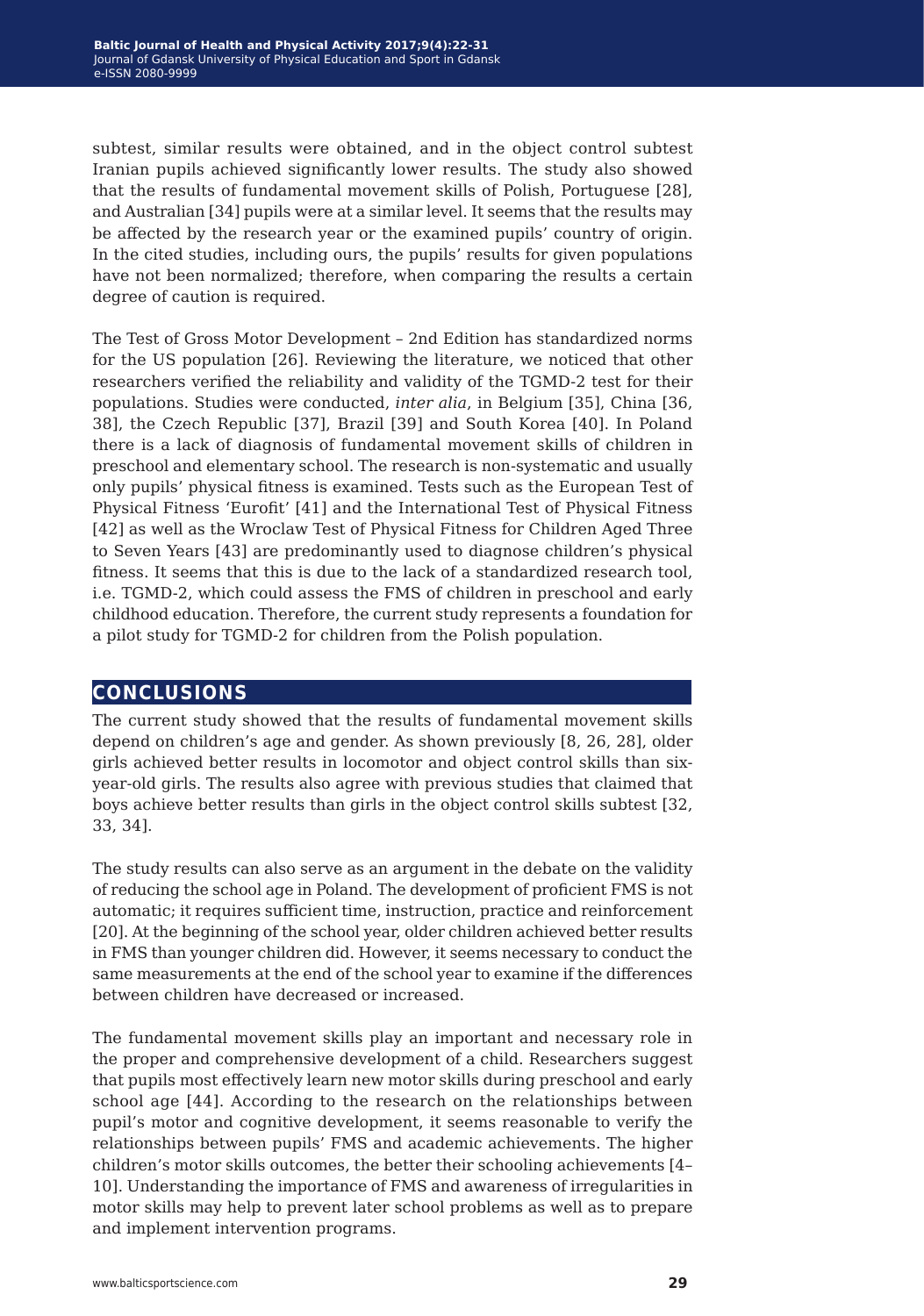#### **references**

- [1] Okoń W. Nowy słownik pedagogiczny [The new pedagogical dictionary]. Warszawa: Wydawnictwo Akademickie Żak; 2007. Polish.
- [2] Rozporządzenie MEN z 23.12.2008 r. Podstawa programowa kształcenia ogólnego dla szkół podstawowych [Ordinance of the Minister of National Education of 23 December 2008. The core curriculum of general education for primary schools]. Dz.U. 15.01.2009, nr 4, poz.17. Polish.
- [3] Pawłucki A. Szkolna dojrzałość motoryczna dzieci rozpoczynających naukę [School motor maturity of children attending school]. Roczniki Naukowe AWF w Warszawie. 1986; 27: 97-125. Polish.
- [4] Diamond A. Close interrelation of motor development and cognitive development of the cerebellum and prefrontal cortex. Child Dev. 2000;71(1):44-56.
- [5] Ericsson I. Motor skills, attention and academic achievements. An intervention study in school years 1–3. Brit Educ Res J. 2008;34(3):301-313.
- [6] Piek JP, Dawson L, Smith LM, Gasson N. The role of early fine and gross motor development on later motor and cognitive ability. Hum Mov Sci. 2008;27(5):668-681.
- [7] Raczek J. Antropomotoryka, teoria motoryczności człowieka w zarysie [Anthropomotorics, the theory of human motor skills].Warszawa: WL PZWL; 2010. Polish.
- [8] Westendorp M, Hartman E, Houwen S, Smith J, Visscher C. The relationship between gross motor skills and academic achievement in children with learning disabilities.Res Dev Disabil.2011;32(6), 2773–2779.
- [9] Singh A, Uijtdewilligen L, Twisk J W, van Mechelen W, Chinapaw M J. Physical activity and performance at school: a systematic review of the literature includinga methodological quality assessment. Arch PediatrAdolesc Med. 2012;166(1):49 55.
- [10] van der FelsIMJ, TeWierikeSCM, Hartman E, Elferink-Gemser MT, Smith J,VisscherC. The relationship between motor skills and cognitive skills in 4-16 year old typically developing children: A systematic review. J Sci Med Sport.2014; 18(6):697-703.
- [11] Haywood HC, Brooks P, Burns S. Stimulating cognitive development at developmental level: A tested, non-remedial preschool curriculum for preschoolers and older retarded children. Special Services in the Schools. 1986;3(1-2): 127–147.
- [12] Larkin D, Rose E. Assessment of developmental coordination disorder. In: Sugden DA, Chambers ME, eds. Children with developmental coordination disorder London: Whurr Publishers; 2005, 135-154.
- [13] Raczek, J. Teoria motoryczności człowieka przedmiot, zadania i metody badań [The theory of human motor skills – subject, tasks and research methods]. In: Osiński W, editor. Motoryczność człowieka – jej struktura, zmienność i uwarunkowania. Poznań: AWF; 1993. Polish.
- [14] Singer RN. Motor learning and human performance. New York: McMillan; 1985.
- [15] Clark JE. Motor development. In: Ramachandran VS, editors. Encyclopedia of Human Behavior, 3rd ed. Press, New York, NY, USA; 1994, 245-255.
- [16] Gallahue DL, Ozmun JC. Understanding motor development: Infants, children, adolescents, adults (6th ed.). Boston: McGraw-Hill; 2006.
- [17] Murphy F, NíChróinín D. Playtime: the needs of very young learners in physical education and sport. In: Armour K, editor. Sport pedagogy: an introduction for teaching and coaching. Harlow, UK: Pearson; 2011, 140-152.
- [18] Clark JE. On the problem of motor skill development. JOPERD. 2007;78:39-44.
- [19] Haywood KM, Getchell N. Lifespan motor development, 5th ed. Champaign, IL: Human Kinetics; 2009.
- [20] Robinson LE, Goodway JD. Instructional climates in preschool children who are at-risk. Part I: objectcontrol skill development. Res Q Exerc Sport. 2009;80(3):533-42.
- [21] Cools W, Demartelaer K, Samaey C, Andries C. Movement skill assessment of typically developing preschool children: a review of seven movement skill assessment tools. J Sports Sci Med. 2009;8:154- 168.
- [22] Gregory V, Payne L, Isaacs D. Human motor development: A lifespan approach (6th ed.). Boston: McGraw-Hill; 2005.
- [23] Lubans DR, Morgan PJ, Cliff DP, Barnett LM, Okely AD. Review of the benefits associated with fundamental movement skill competency in youth. Sport Med. 2010;40(12):1019-1035.
- [24] Trudeau F, Shephard RJ. Physical education, school physical activity, school sports and academic performance. Int J Behav Nutr Phys Act. 2008;5:10.
- [25] Skinner RA, Piek JP. Psychosocial implications of poor motor coordination in children and adolescents. Hum Mov Sci. 2001;20:73-94.
- [26] Ulrich D. Test of Gross Motor Development TX. Austin: Pro-ed Publishers. 2000.
- [27] Farrokhi A, Zareh ZM, Karimi AL, Kazemnejad A, Ilbeigi S. Reliability and validity of test of gross motor development-2 (Ulrich, 2000) among 3-10 aged children of Tehran City. J Phys Educ Sport Manag. 2014;5(2):18-28.
- [28] Freitas DL, Lausen B, Maia JA, et al. Skeletal maturation, fundamental motor skills and motor coordination in children 7–10 years. J Sports Sci. 2015;33(9):924-934.
- [29] Barnett LM, Van Beurden E, Morgan PJ, Brooks LO, Beard JR. Gender differences in motor skill proficiency from childhood to adolescence: a longitudinal study. Res Q Exerc. Sport. 2010;81(2):160-170.